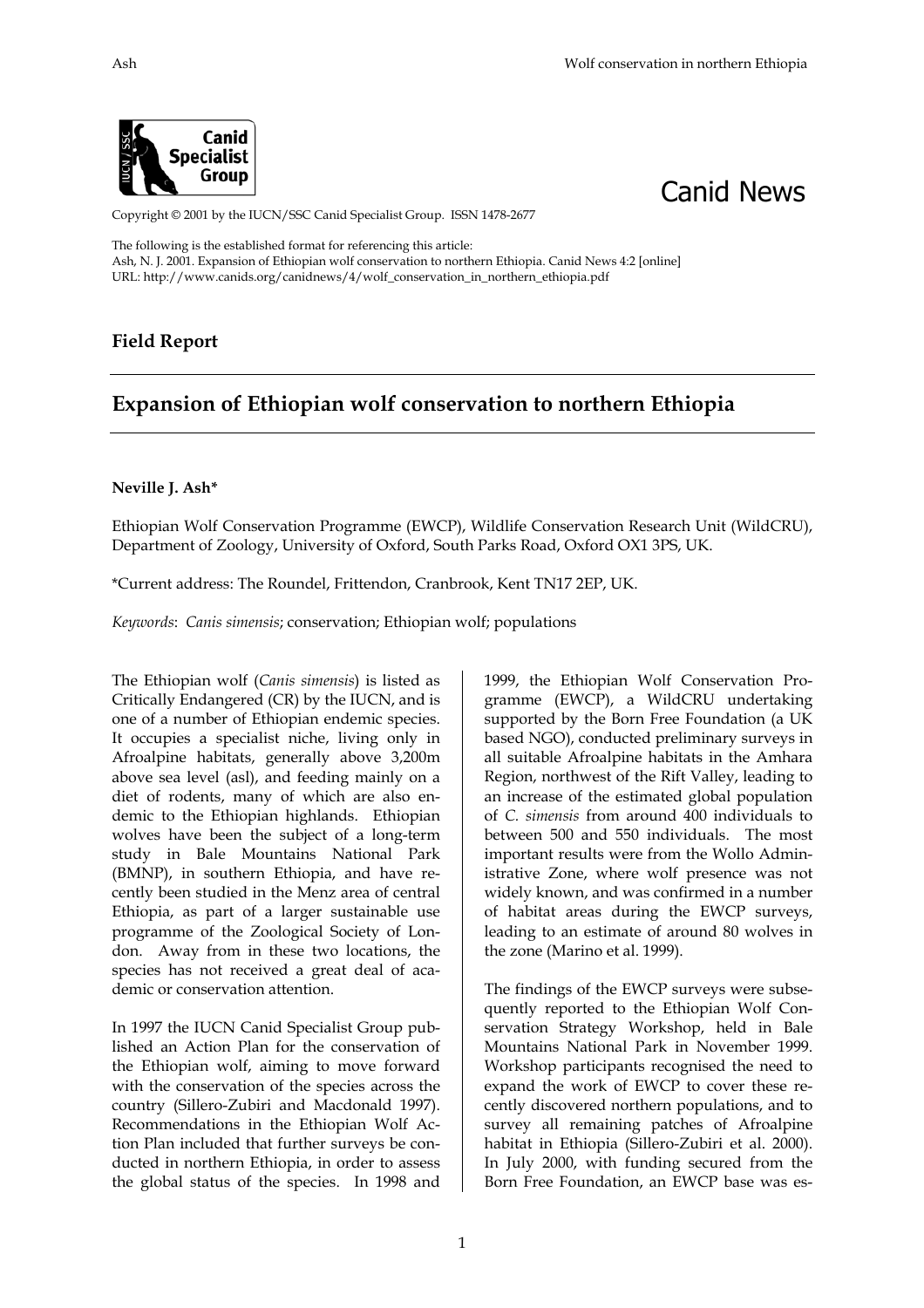Ash Wolf conservation in northern Ethiopia

tablished in Woldia, north Wollo, thereby allowing the work of EWCP to cover the entire distribution of the Ethiopian wolf.

Initial work of the EWCP team in Amhara Region has focused on wolf biogeography in the north, conducting further surveys in order to establish the complete distribution of wolves in the Region. Standard transect survey methodologies were used, to assess both population distribution and habitat condition. Interview surveys were also useful in determining the attitudes of local people towards the wolves, trends in population numbers, and the importance of the various threats in different areas.

Fieldwork undertaken in northern Ethiopia by EWCP has produced a complete picture of wolf distribution in the country, and has resulted in a number of findings. Insularisation in northern Ethiopia has resulted at least in five isolated extant populations, and possibly more (further work is required on the metapopulation dynamics of Ethiopian wolves in Amhara Region). These populations have been found to be smaller and more fragmented than the populations southeast of the Rift Valley (Marino 2000). The habitats in which northern populations are found may also be subject to greater land use pressures due to higher human population densities in the northern highlands than in the south, and there may be associated increased threats to the remaining wolf populations. Indeed wolves have recently become extirpated from at least two areas of Afroalpine habitat in the Region (Marino 2000; Ash 2000).

The actual area of habitat available to wolves in Ethiopia has been found from fieldwork to be less than was predicted from previous examination of topographical maps, and as such population estimates may have to be revised to the lower end of previous estimated ranges. Northern populations are likely to number from as few as 20 to no more than 50 individuals in any discrete population (Marino et al. 1999), and so are intrinsically threatened due to their smallness. Persecution of wolves in the region, due to the concern over predation of livestock, also has the potential to be a significant threat to some of the remaining populations, and has likely been the cause of decline in those two areas where wolves have recently disappeared (Marino 1999; Ash 2000).

Wolf populations in the Amhara Region survive in such fragmented and small areas of habitat that short-term as well as long-term conservation strategies are needed for their safeguard. Moreover, the loss of only a small number of individuals in, or even short term unsuccessful breeding attempts, may have disastrous effects on the viability of these isolated populations. However, the fragmented distribution of wolves in the north may well reduce the likelihood of overall species extinction in the short term. Threats to individual populations in the north are less likely to have consequences for large numbers of individuals, and therefore to the species as a whole.

An assessment of the threats facing each of the northern populations will allow a long-term conservation strategy for the species in these areas to be developed under an agreement with the Amhara Regional State Government. Of the areas in Amhara Region where wolves are currently found, one is partially and nominally protected within the Simien Mountains National Park and two further ranges are partially managed as community natural resource areas. The remaining populations are found in areas that possess no effective legislative form of protection whatsoever.

Work has begun on a conservation education campaign both in schools and with local people living in and around wolf ranges, and as part of the developing programme in Amhara Region, a wolf-monitoring network will be established, employing local people around each of the wolf populations. The network will allow greater protection for the remaining areas and more continuous monitoring of the populations. Importantly, this will also allow for a more rapid response to disease outbreaks and other emerging threats due to demographic and environmental stochasticity in these small populations.

Future work on behavioural ecology in the region will allow for comparative studies with the relatively well-studied population in BMNP. The vegetation assemblages in the north are different to those found in the south, and one the chief prey species of the wolves in Bale, the giant molerat (*Tachyoryctes macrocephalus*), is absent from the mountains north of the Rift Valley (Marino et al. 1999). Genetic studies are also a priority to determine the genetic variation between populations, and the extent of inbreeding within the isolates. Further work